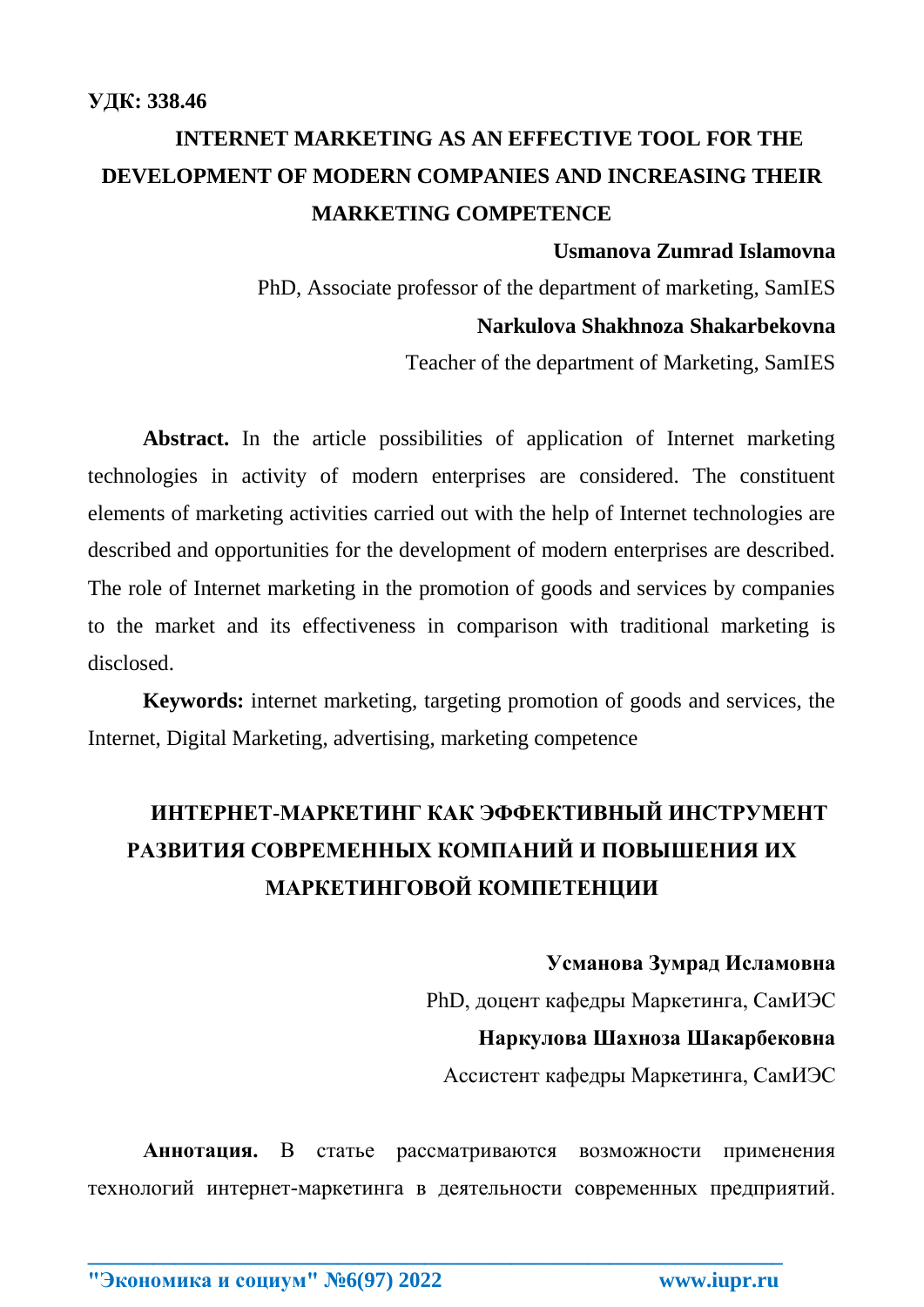Описаны составные элементы маркетинговой деятельности, осуществляемой с помощью интернет-технологий, и описаны возможности развития современных предприятий. Раскрыта роль интернет-маркетинга в продвижении товаров и услуг компаниями на рынок и его эффективность по сравнению с традиционным маркетингом.

**Ключевые слова:** интернет-маркетинг, таргетированное продвижение товаров и услуг, Интернет, Digital Marketing, реклама, маркетинговая компетентность.

**Introduction.** Under the conditions of diversification and growth of the economy in the market, there is increased competition, an avalanche-like increase in the volume of goods and services produced and sold transmitted information, and a fundamental change in technology. For enterprises and organizations, the question of survival is acute. This situation forces companies to look for new effective forms of promotion to the market and positioning of their products or services. Modern information and telecommunication technologies open up new opportunities and prospects for consumers and organizations, increase their mobility and computerization. These factors are most significant for the development of Internet marketing.

The Internet and communications in general have undoubtedly become an integral part of the daily life of the population of the entire planet, especially "Generation Y" and "Generation Z". And it also represents the development trend of internet marketing. In this regard, the purpose of Internet marketing is to obtain the maximum benefit by meeting the needs of the youth audience as a target and numerous.

Internet technologies are in great demand in the activities of modern companies of various industrial orientations and sizes. Marketing research plays a significant role in realizing the possibilities of Internet marketing of companies. Large amounts of data, access to which the Network provides, allow conducting research of various directions, adapting them to the goals and needs of the company - studying the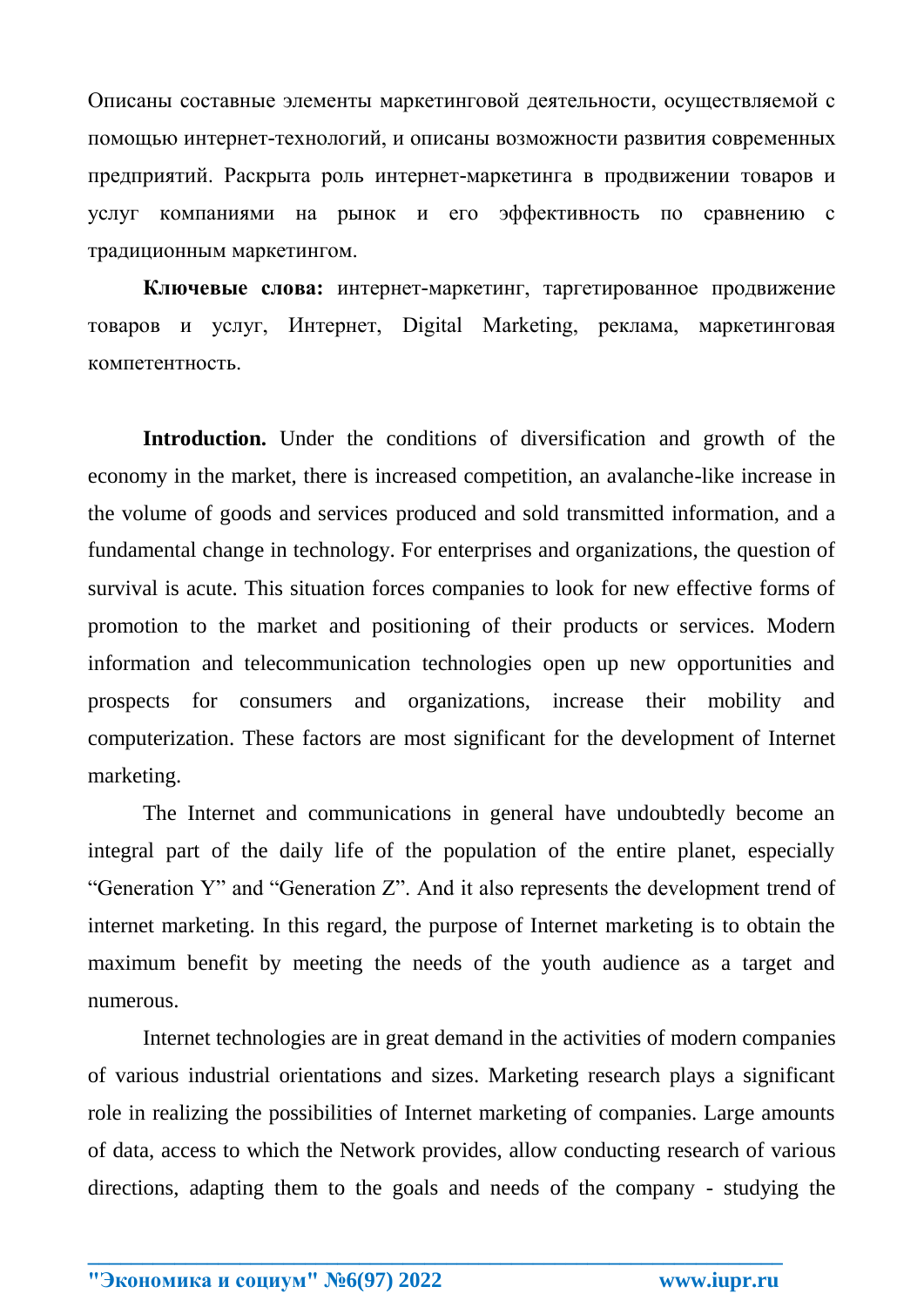market in which it operates, analyzing competitors, collecting data on real and potential consumers, etc.

Features of Internet marketing can legitimately be formulated as follows.

Firstly, the actualization of the key role of consumers in the markets, taking into account supply and demand: an individual company has the ability to attract the attention of users in a short time, but at the same time, a competing company has the same opportunity, so business structures are forced to compete for the attention of consumers on the Internet -environment, establishing and improving the quality of interaction with them.

Secondly, the obvious absence of mandatory spatial localization, that is, geographical remoteness in some areas is no longer a significant factor. At the moment, it is possible to carry out activities without being tied to a specific territory or local market. The distance from the supplier to the consumer matters only if it is necessary to deliver goods or provide services that require the personal participation of a specialist or expert. Thus, the offline sales and distribution system is being separately established.

Thirdly, the increase in the pace of globalization, which predetermines the specifics of companies' activities. Thanks to the Internet, there is a change in the spatial and temporal scale of doing business. Users and companies are provided with opportunities for global communications that are not limited geographically. The cost of accessing information available on the network does not depend on how geographically remote those who provide it are from the user.

Fourth, the growth in the speed of making key decisions. Reducing the time lag between the stages of stakeholder communication implies a reduction in the overall time for communications and transactions.

Fifth, increase the role of partnerships and the number of partners. Most companies have a representation as websites, which gives a general (or, conversely, detailed - depending on the company's communications strategy) picture of their activities. In the vast information space, business structures are united in strategic alliances, attracting the attention of the partner's target audience. This is achieved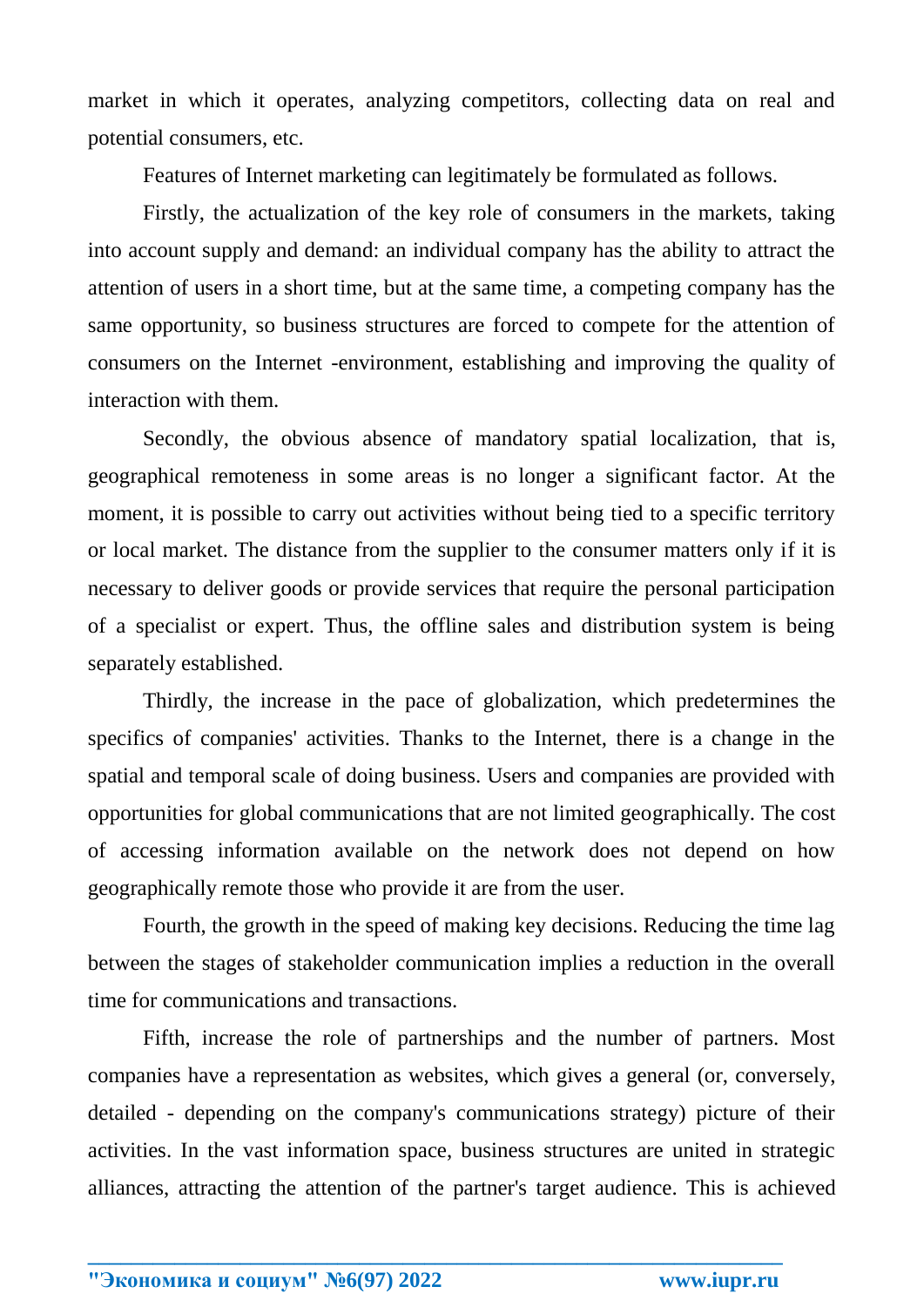with low communication costs and a high level of functionality and scalability. In addition, transaction costs related to the main aspects of establishing, maintaining and developing interactions between the company and its market partners are minimized; at the same time, overhead costs are reduced (travel expenses for employees, losses from failed, illegal or dishonest transactions, etc.).

Sixth, the personalization of interaction, providing the company with detailed information about customers and their requests, as well as a wide range of interaction opportunities. All this helps to segment customers through automated operations, as well as to offer them those products and services that meet their individual needs.

Seventh, reducing the asymmetry of information through the Internet, namely, reducing its incompleteness and uneven distribution. This reduces information transaction costs. In addition, transformation costs are reduced, which is due to the optimal choice of the structure of the product range (modeled according to the needs of the audience), reducing the time for the development and implementation of new products, justifying the pricing policy, reducing the number of intermediaries and marketing costs, etc.

Thus, Internet marketing can rightly be characterized as a set of tools, technologies and techniques implemented on the Internet, aimed at drawing attention to a product or service, popularizing this product on the Web, and effectively promoting it to target audiences for sale and obtaining the maximum possible profit.

#### *Internet Marketing Toolkit: Options and Effectiveness*

Internet marketing is an important component of e-commerce. It is usually implemented through Internet integration, information management, customer service organization, sales, etc. E-commerce and Internet marketing have become popular due to the expansion of access to the Web, they are an integral part of any marketing campaign. Some areas of using Internet marketing as one of the important components of modern company marketing are shown in the table.

The marketing competence of the company, representing a set of knowledge formed within its framework, increases with the use of new technologies, primarily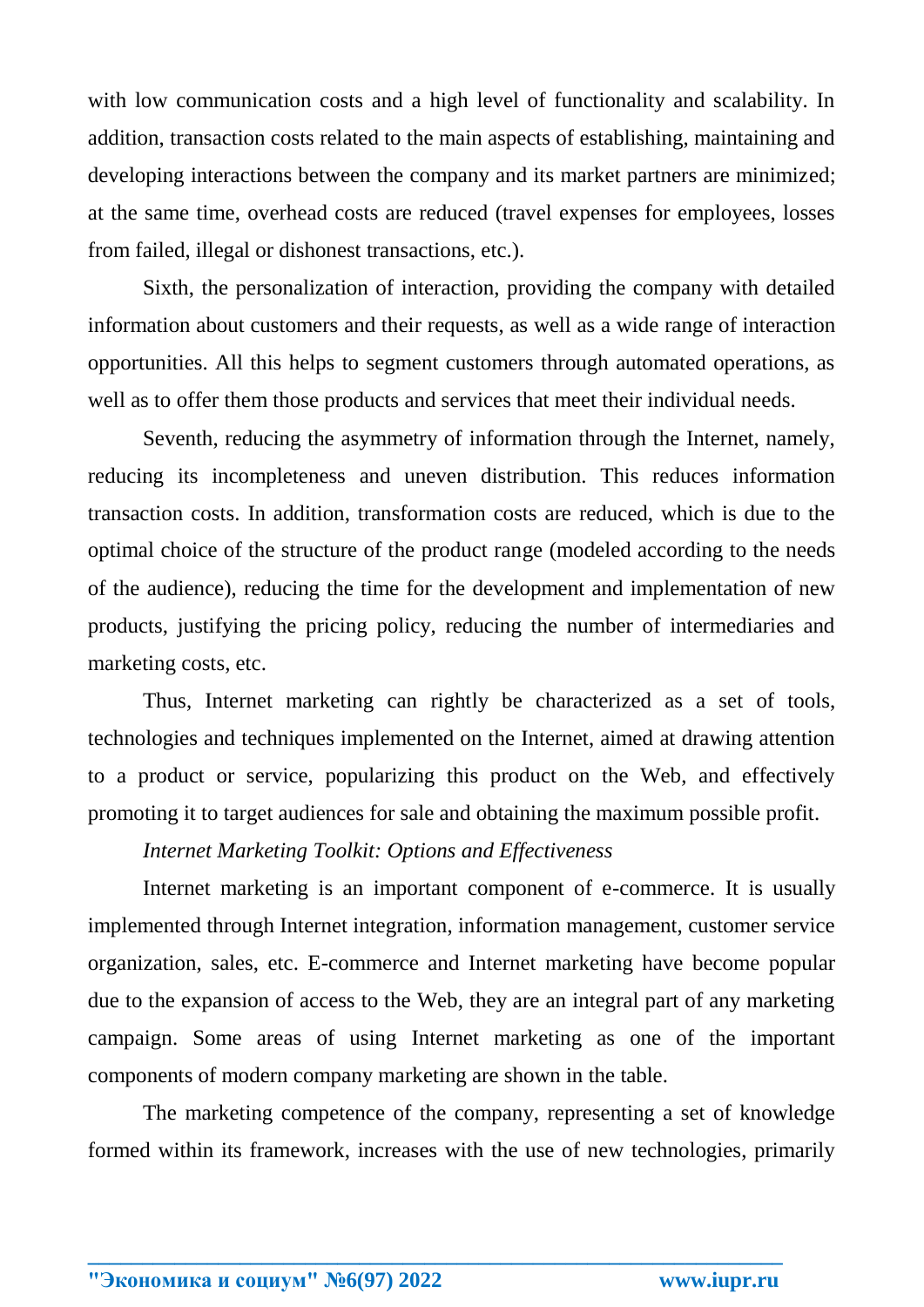such as computerization, satellite communications, fiber optics and, of course, Internet marketing technologies.

The marketing competence of both industrial and IT companies is focused, first of all, on securing competitive advantages, including in the Internet space, and in the future, on achieving leadership positions in the market by expanding the market share. Marketing competence needs not only constant development, but also rational use. In this regard, an important role in its transformation into business processes is assigned not only to the marketing department of the company, but also to the entire administrative apparatus.

*Conclusion.* Modern information and telecommunication technologies open up new opportunities and prospects for consumers and organizations, increase their mobility and computerization. It is these factors that are most significant for the development of Internet marketing. Internet marketing can rightly be characterized as a set of tools, technologies and techniques implemented on the Internet, aimed at drawing attention to a product or service, popularizing this product on the Web, its effective promotion to target audiences for sale and obtaining the maximum possible profit.

The marketing competence of the company, representing a set of knowledge formed within its framework, increases with the use of new technologies, primarily such as computerization, satellite communications, fiber optics and, of course, Internet marketing technologies. Therefore, they distinguish between strategic and tactical marketing competence. Strategic marketing competence is focused on the macro environment of the company, ensuring long-term and strong interactions with partners, consumers, distributors and other market entities. Tactical marketing competence is defined as the ability to promptly and promptly respond to changes in the company's macro- and microenvironment in order to solve current marketing problems.

### **References:**

1. Innovatsii «zastryali» v marketinge [Innovations are "stuck" in marketing]. (2019). Expert. (1-3(1103)). (in Russian).